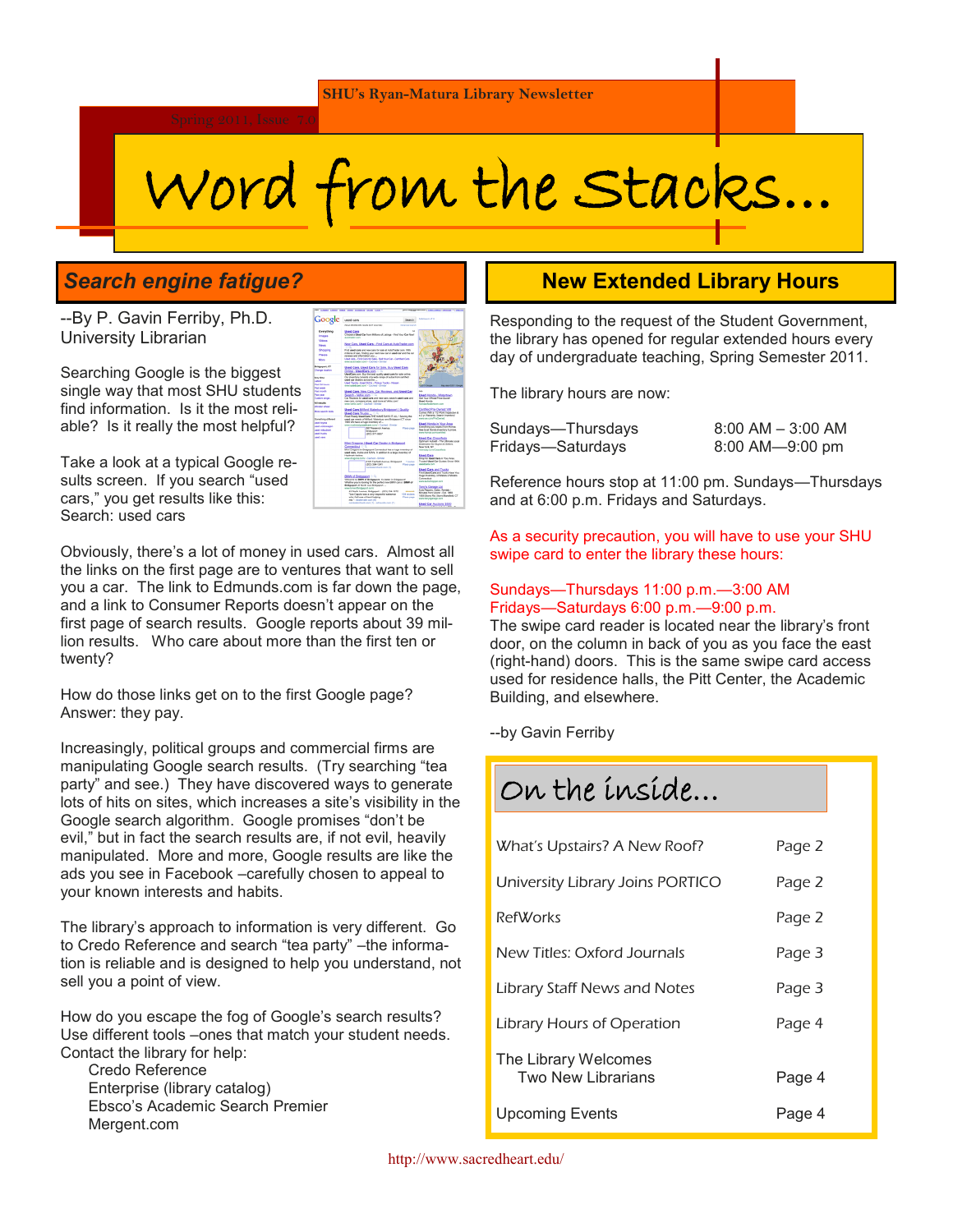# **What's upstairs? A new roof!**



The library is scheduled for significant renovations during the Summer of 2011. In order to make those renovations secure against the weather, the library's roof will be renewed starting April, 2011.

Upper-floor (or 3<sup>rd</sup> floor) users will notice some sounds of roofing work during the daylight hours. In addition, workers will be exploring what's above the ceiling tiles at various times, especially on the main  $(2^{nd})$  floor. The library regrets the occasional noise –all in the good cause of a renovated, beautiful library main floor opening in September 2012.

The library is also planning how to maintain library services for summer students, faculty, and staff, and more details will be coming out this Spring. Certain staff offices will be relocated either for Summer 2011 or for the year 2011-2012.

--by Gavin Ferriby

## **University Library Joins PORTICO**

It used to be: the library subscribed to printed journals, carefully received and noted them, bound them into large volumes stored downstairs until… nearly forever.



Digital preservation is a leading concern for librarians and scholars. Prof. Productive publishes an article in a print-journal-turneddigital: how long will it be available? Where will it be stored? What happens if the publisher goes bankrupt? What happens if the journal is deleted from all academic databases?

Portico was formed as an answer to these questions, by the same people who formed JSTOR It preserves digital collections for libraries and publishers, so that scholarly content published today will continue to be available for many, many tomorrows –no matter what happens to the publisher or the journal. If a library cancels a digital subscription, the content the library previously paid for will continue to be available. Certain other "trigger" events (such as natural disasters or ceasing publication) will make the Portico "dark" archive (normally unavailable) come into the light of accessibility.

The library joined Portico for 2011 and henceforth as vital digital insurance. Over the past ten years the library has spent well over \$1 million for digital subscriptions. Insuring continuing access to these University resources is one of our most important library tasks. The University Library is pleased to join with over 700 libraries around the world to share this digital preservation strategy.



RefWorks has come to SHU, and already has garnered over 100 users – those intrepid early adopters.

RefWorks is "bibliographic citation software" –a fancy way of saying that it

helps you keep track of your book, article, web site, and other citations. You can sort them into lists, adjust how they display, how to include them in a paper, a resources lists –in APA style, AMA style, Chicago, MLA, or as you wish. You can share references with others, whether they are also RefWorks users or not.

So how do you use Refworks? Gavin Ferriby, University Librarian, has scheduled these learning events each about 55 minutes:

Basic Refworks: how to get started: Monday, Feb. 7 at 12:30—1:30 Location TBA Wednesday, Feb. 9 5:00-6:00 pm, Cambridge 1-P-13 Wednesday, March 2 at 2:00—3:00 Library Information Literacy Room (upstairs) Advanced Refworks: How to organize, format, and share citations Tuesday, March 8 at 2:00 Cambridge Commons Monday, March 21 at 12:30 Location TBA Monday, March 21 at 5:00 Cambridge 1-P-13

You can also visit RefWork's own training site when you open a RefWorks account: [http://libguides.sacredheart.edu/](http://libguides.sacredheart.edu/refworks/) [refworks/](http://libguides.sacredheart.edu/refworks/) --the library guide will show you the way, and how to find all kinds of RefWorks help.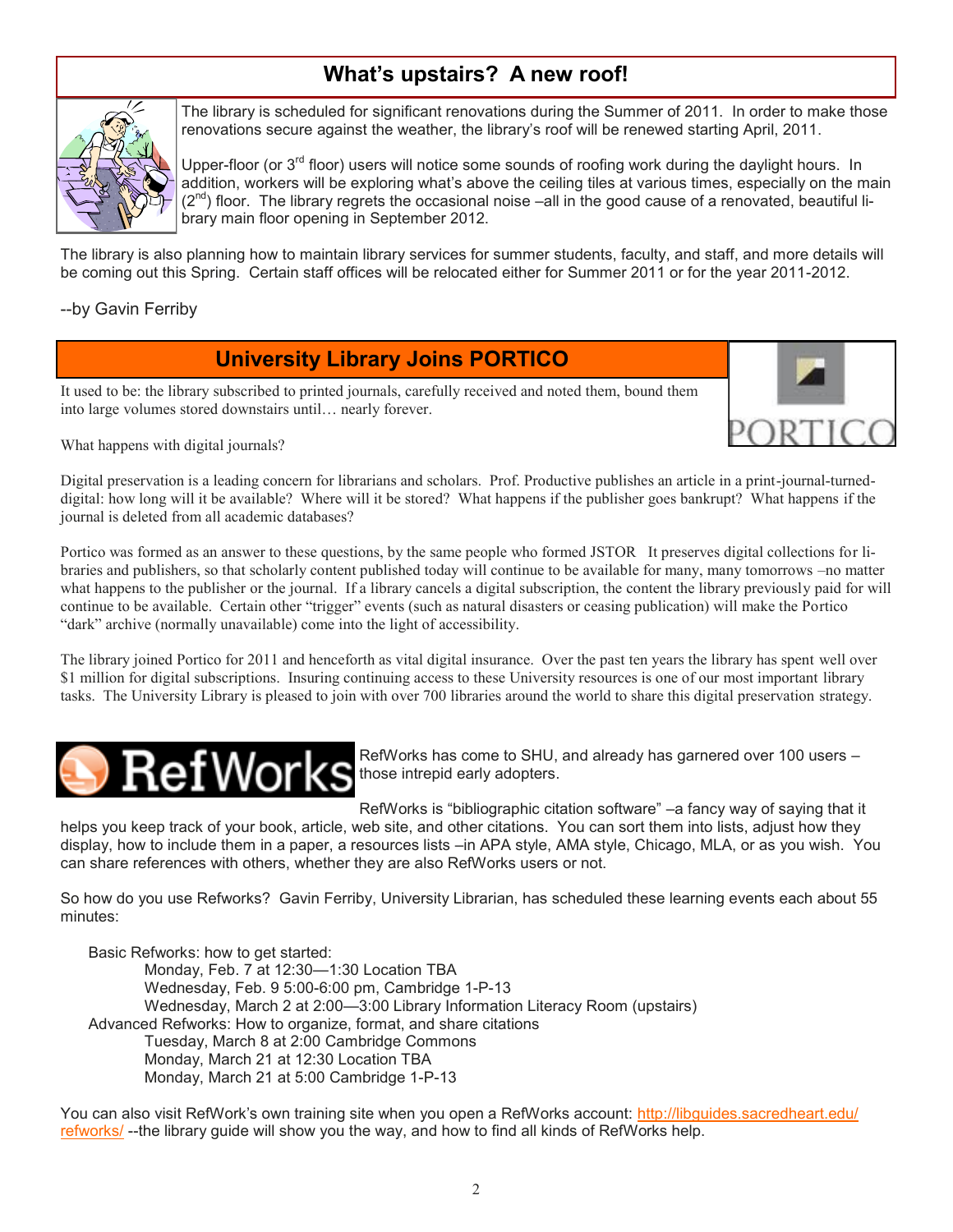## **New Titles: Oxford Journals**



SHU Library users now have access to Oxford Journals, a premier collec-

tion of over 230 high-quality academic journals from over 100 society partners (who publish academic journals). A full title list can be found here: [http://](http://www.oxfordjournals.org/our_journals/index.html) www.oxfordiournals.org/our\_journals/index.html

These journals are very high quality: a 2008 study of ―journal impact factors‖ found that 25% of Oxford Journal titles are in the top ten percent of their subject categories, and 75% of the titles in the top half –all for the lowest price per page and the lowest price point per impact factor, according to a 2006 study at Loughborough University, Leicestershire, UK.

In addition, Oxford Journals have initiated an "open access‖ (non-subscription) model of publication with full participation of six scholarly journals, and partial participation (at the option of a article's author) for over 20 other journals. This is an important innovation for a major academic publisher, and experience with such a model helps to build a business case for open-access publication –see [http://www.oxfordjournals.org/oxfordopen/](http://www.oxfordjournals.org/oxfordopen/open_access_titles.html) [open\\_access\\_titles.html](http://www.oxfordjournals.org/oxfordopen/open_access_titles.html)

More information about open-access publishing can be found at two organizations of which the University Library is a member: the Public Library of Science (PLos) ([http://](http://www.plos.org) [www.plos.org\)](http://www.plos.org) and the Scholarly Publishing and Academic Resources Coalition, SPARC ([http://www.arl.org/](http://www.arl.org/sparc/) [sparc/](http://www.arl.org/sparc/) )

# **Library Staff News and Notes**

**Gavin Ferriby** was named University Librarian in early October, 2011. He has previously served as Associate University Librarian 2006-2009 and Interim University Librarian 2009-2010. Gavin writes a blog *The Extensible Librarian* at [http://sacredheartuniversity.typepad.com/](http://sacredheartuniversity.typepad.com/universitylibrarian/) [universitylibrarian/](http://sacredheartuniversity.typepad.com/universitylibrarian/) --collecting various thoughts, insights, and questions from reading both in and beyond the field. He also contributes to *Books, Etc.: Books, Resources, and Links @ The Library*, at: [http://](http://sacredheartuniversity.typepad.com/LibraryBooks/) [sacredheartuniversity.typepad.com/LibraryBooks/](http://sacredheartuniversity.typepad.com/LibraryBooks/)

**Cindy Li** has spent much of January in Albania, working to create a digital library of resources for post-secondary students there, a project supported by The Republic of Albania and The World Bank. This is an immense honor for Cindy, and reflects increasing external recognition of this university's (and library's) expertise regarding digital libraries, digitization, and library applications of information technology.

**Ekaterina Ginzburg** has been named Instructional Designer and began to work full-time for the Office of Instructional Technology on November 1, 2011. Her work has greatly expanded with new refinements to CoursEval, the online course evaluation system. Ekaterina has worked for OIT and the University since 2006, and previously served Fairfield University.

**Beverly Lysobey** expanded her cataloging work to fulltime on January 3, 2011. She has taken over primary responsibility for the University's Digital Commons site, <http://digitalcommons.sacredheart.edu>Beverly has worked for the University Library since 2007 as cataloger, and has served at the Reference desk and taught Information Literacy 101.



## **Editorial Policy**

#### **Submission of articles or opinion letters:**

All submissions of articles or opinion letters must be sent to the editor via e-mail at

cioffim@sacredheart.edu for publishing consideration. Submissions must be received by deadline date to be considered for upcoming publication.

Space availability will be considered when deciding whether to incorporate an article. Byline of the author submitting article or opinion letter will be published. Submissions without bylines will not be published. Any submissions by a group or a committee must have all the members' names on the piece.

#### **Content:**

Submitted articles can deal with any number of issues either controversial or not.

The editor reserves the right to deem an article inappropriate for publication, if it is used for personal attacks or complaints.

The editor also reserves the right to edit either the style or length of any submitted article.